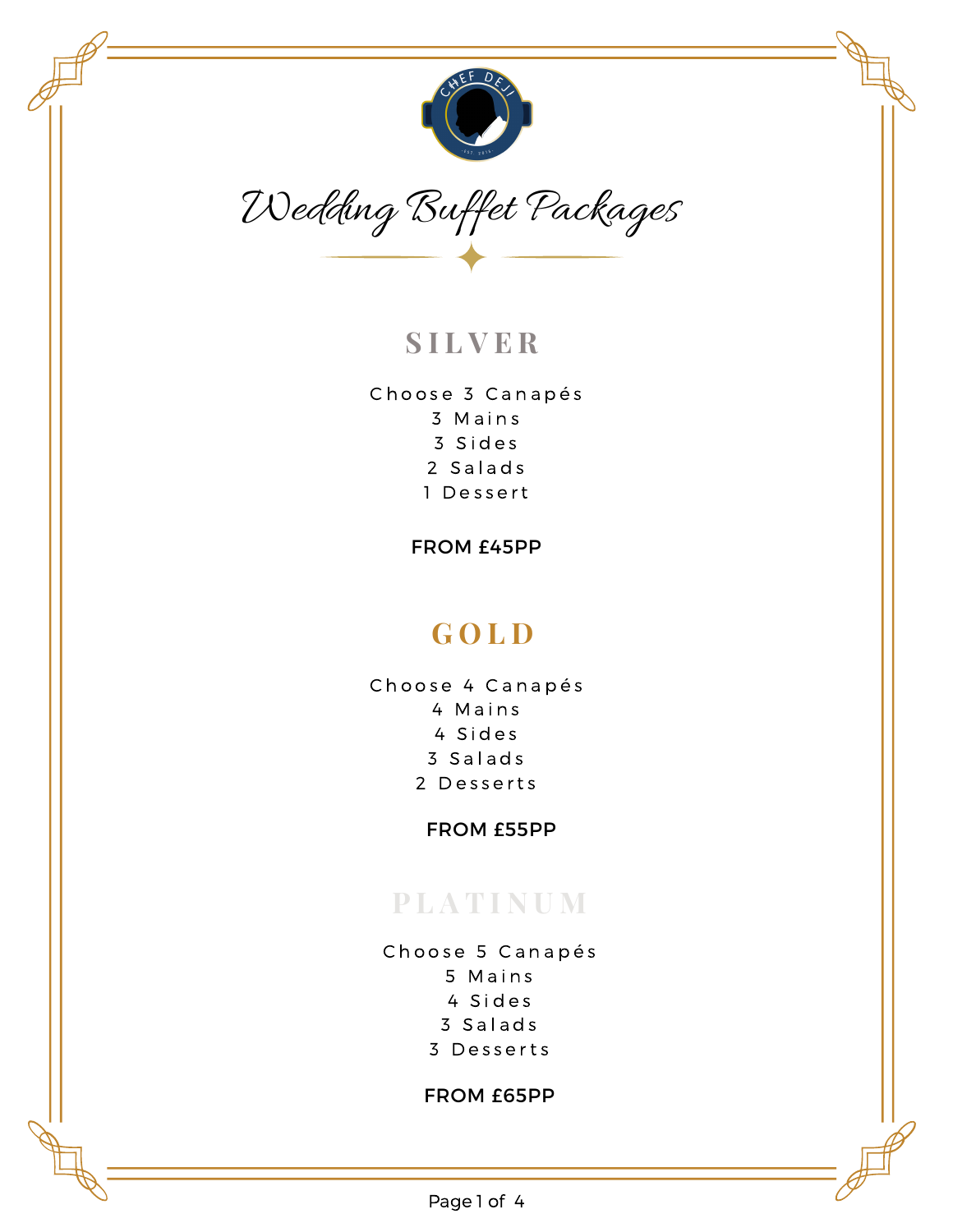



## **C A N A P É**

King Prawns mac n cheese bites (with or without prawns) Mini Agege bread with 'Ayamase" green hot chilli sauce Honey Jerk Wings

Trio of Crostini's (sweet peppers, mozzarella & chilli

pea & mint purée with cure meats, or other toppings)

Fresh Saltfish Fritters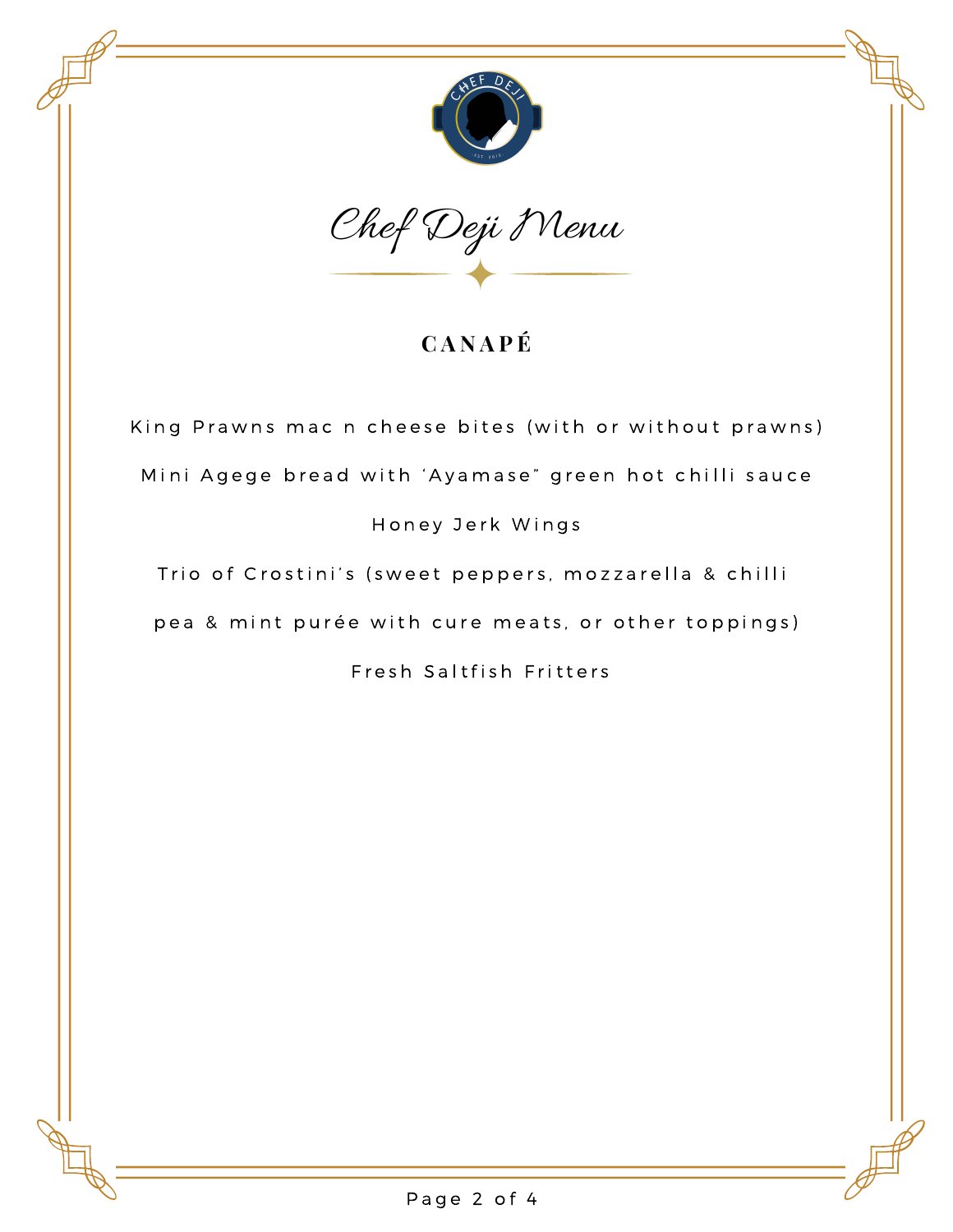

## **S T A R T E R S**

Vegetable Soup with crusty bread Chicken Soup with crusty bread Garlic/Suya/Sweet Chilli Prawns Spicy Beef Suya Chicken Wings (Any Flavour) Scallops with bacon and chilli sauce

### **M A I N S C A R I B B E A N**

Red Wine Caribbean Oxtail Stew Stewed Chicken (Caribbean) Slow cooked Goat/Mutton Goat Coconut Fish/Prawn Curry A c k e e and Saltfish Jerk/BBQ Chicken Jerk/BBQ Ribs (Pork/Lamb)